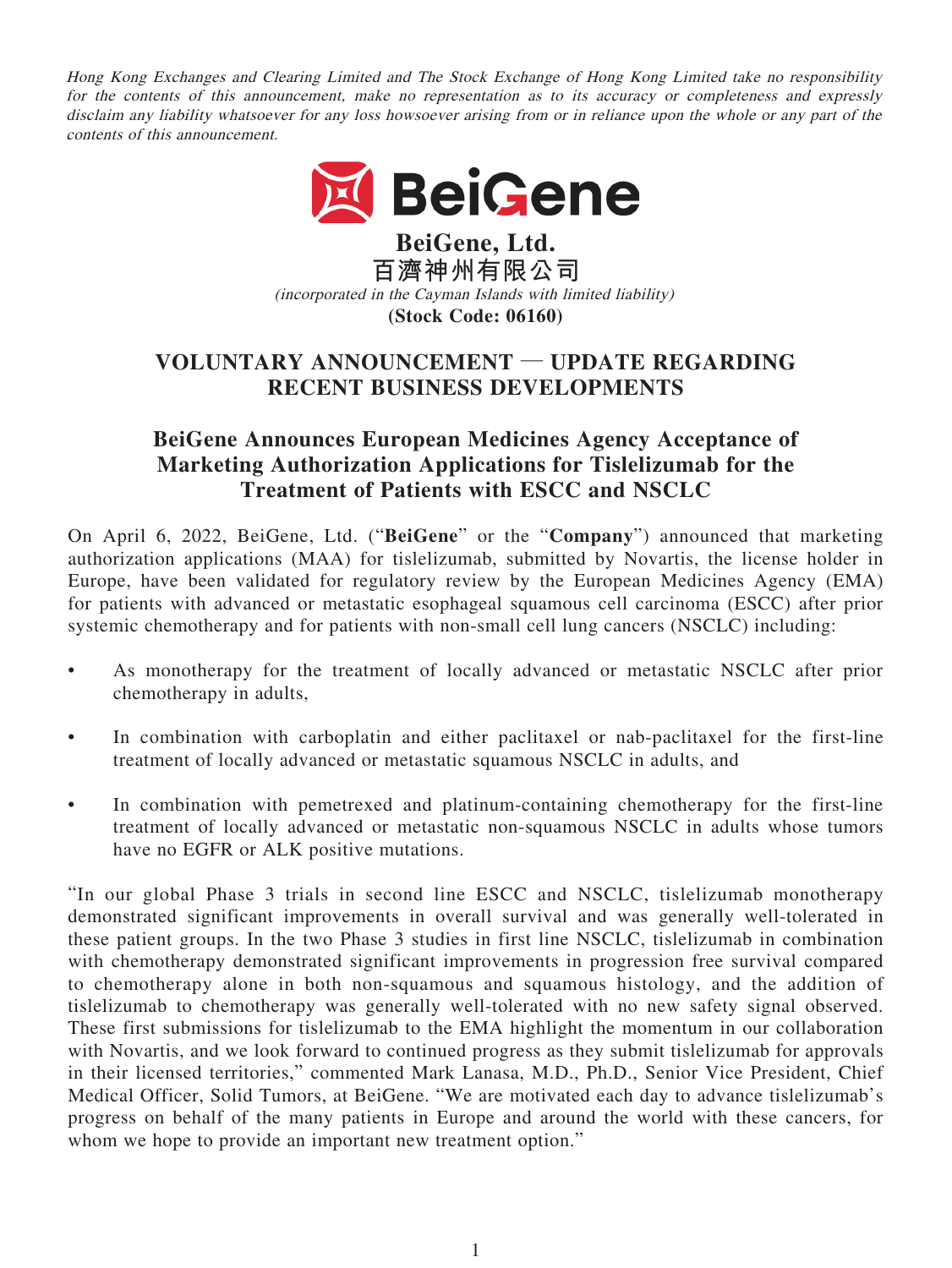The MAA for tislelizumab in NSCLC is supported by clinical results from three BeiGenesponsored trials (NCT03358875, NCT03594747, NCT03663205) of 1,499 patients, including the global randomized, open-label, Phase 3 RATIONALE 303 trial comparing tislelizumab to docetaxel in the second-or third-line setting in patients with locally advanced or metastatic NSCLC who have progressed on prior platinum-based chemotherapy. In this trial, 805 patients in 10 countries across the Americas, Europe, Asia, and Oceania were enrolled in the trial, randomized 2:1 to either the tislelizumab arm or the docetaxel arm. As announced in November 2020, the trial met the primary endpoint of overall survival (OS) at the planned interim analysis, as recommended by the independent Data Monitoring Committee (IDMC). Tislelizumab was generally well-tolerated, consistent with known safety risks from previously reported results across different tumor types, with no new safety signals identified. The results of the interim analysis of the trial were presented at the American Association for Cancer Research (AACR) Annual Meeting in April 2021.

The MAA submission for ESCC is based on results from BeiGene's RATIONALE 302, a randomized, open-label, multicenter global Phase 3 trial (NCT03430843) designed to evaluate the efficacy and safety of tislelizumab when compared to investigator's choice chemotherapy as a second-line treatment for patients with advanced or metastatic ESCC. Results of this trial were presented at the 2021 American Society of Clinical Oncology Annual Meeting (ASCO 2021). The submission also included safety data on 1,972 patients who received tislelizumab as a monotherapy from seven clinical trials. A biologics license application (BLA) in this indication is currently under review by the U.S. FDA. In addition to the EU and the U.S., this indication is also under regulatory review in China.

## **About Esophageal Squamous Cell Carcinoma (ESCC)**

Globally, esophageal cancer is one of the most frequently reported malignancies and a leading cause of cancer deaths.<sup>i</sup> Esophageal cancer ranks seventh in terms of incidence (604,000 new cases) and sixth in mortality overall (544,000 deaths), the latter signifying that esophageal cancer is responsible for one in every 18 cancer deaths in 2020.<sup>ii</sup>

There are two main types of esophageal cancer, based on the cells where cancer develop: squamous cell carcinoma (ESCC) and adenocarcinoma (EAC).<sup>iii</sup> Because many patients are diagnosed at later stages of disease, management of ESCC is challenging and the overall prognosis remains poor.<sup>iv,v</sup>

## **About Non-Small Cell Lung Cancer**

Lung cancer remains the second most common type of cancer and the leading cause of cancerrelated death worldwide.<sup>vi</sup> Lung cancer is the third most common cancer in Europe; NSCLC represents 85-90% of all lung cancers<sup>vii</sup>. In 2018, the number of new cases of lung cancer diagnosed in Europe was estimated at more than 470,000 (Ferlay et al., 2018).<sup>viii</sup> The five-year survival rate with treatment for stage IIIB and stage IV NSCLC is 5% and 2%, respectively.<sup>ix</sup>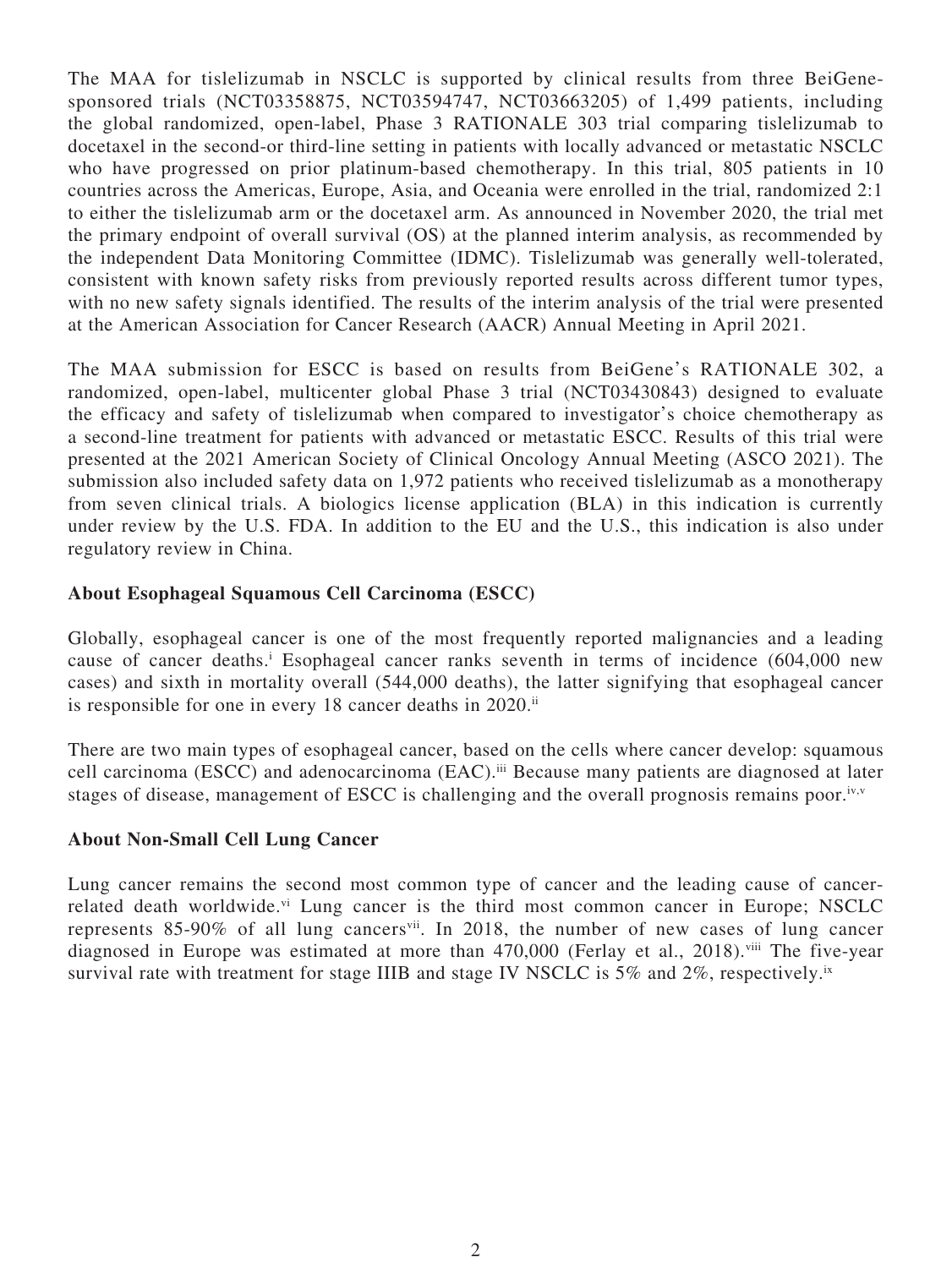# **About Tislelizumab**

Tislelizumab is a humanized IgG4 anti-PD-1 monoclonal antibody specifically designed to minimize binding to FcγR on macrophages. In pre-clinical studies, binding to FcγR on macrophages has been shown to compromise the anti-tumor activity of PD-1 antibodies through activation of antibody-dependent macrophage-mediated killing of T effector cells. Tislelizumab is the first drug from BeiGene's immuno-oncology biologics program and is being developed internationally as a monotherapy and in combination with other therapies for the treatment of a broad array of both solid tumor and hematologic cancers.

The China National Medical Products Administration (NMPA) has approved tislelizumab in seven indications, including full approval for first-line treatment of patients with advanced squamous non-small cell lung cancer (NSCLC) in combination with chemotherapy, for first-line treatment of patients with advanced non-squamous NSCLC in combination with chemotherapy, and for second – or third-line treatment of patients with locally advanced or metastatic NSCLC who progressed on prior platinum-based chemotherapy. The NMPA has also granted conditional approval for the treatment of patients with classical Hodgkin's lymphoma (cHL) who received at least two prior therapies, for the treatment of patients with locally advanced or metastatic urothelial carcinoma (UC) with PD-L1 high expression whose disease progressed during or following platinumcontaining chemotherapy or within 12 months of neoadjuvant or adjuvant treatment with platinumcontaining chemotherapy, for the treatment of patients with hepatocellular carcinoma (HCC) who have received at least one systemic therapy, and for the treatment of patients with advanced unresectable or metastatic microsatellite instability-high (MSI-H) or mismatch repair deficient (dMMR) solid tumors. Full approval for these indications is contingent upon results from ongoing randomized, controlled confirmatory clinical trials or other confirmatory trials approved by the health authority.

In addition, two supplemental Biologics License Applications for tislelizumab are under review by the Center for Drug Evaluation (CDE) of the NMPA, including for the treatment of patients with locally advanced or metastatic esophageal squamous cell carcinoma (ESCC) who have disease progression following or are intolerant to first-line standard chemotherapy, and for first-line treatment of patients with recurrent or metastatic nasopharyngeal cancer (NPC).

In the U.S., a Biologics License Application for tislelizumab as a treatment for patients with unresectable recurrent locally advanced or metastatic ESCC after prior systemic therapy is currently under review by the U.S. Food and Drug Administration.

BeiGene has initiated or completed more than 20 potentially registration-enabling clinical trials in China and globally, including 17 Phase 3 trials and four pivotal Phase 2 trials. In addition, tislelizumab is being investigated in combination with several other therapies including ociperlimab, sitravatinib, and zanidatamab.

In January 2021, BeiGene and Novartis entered into a collaboration and license agreement granting Novartis rights to develop, manufacture, and commercialize tislelizumab in North America, Europe, and Japan.

Tislelizumab is not approved for use outside of China.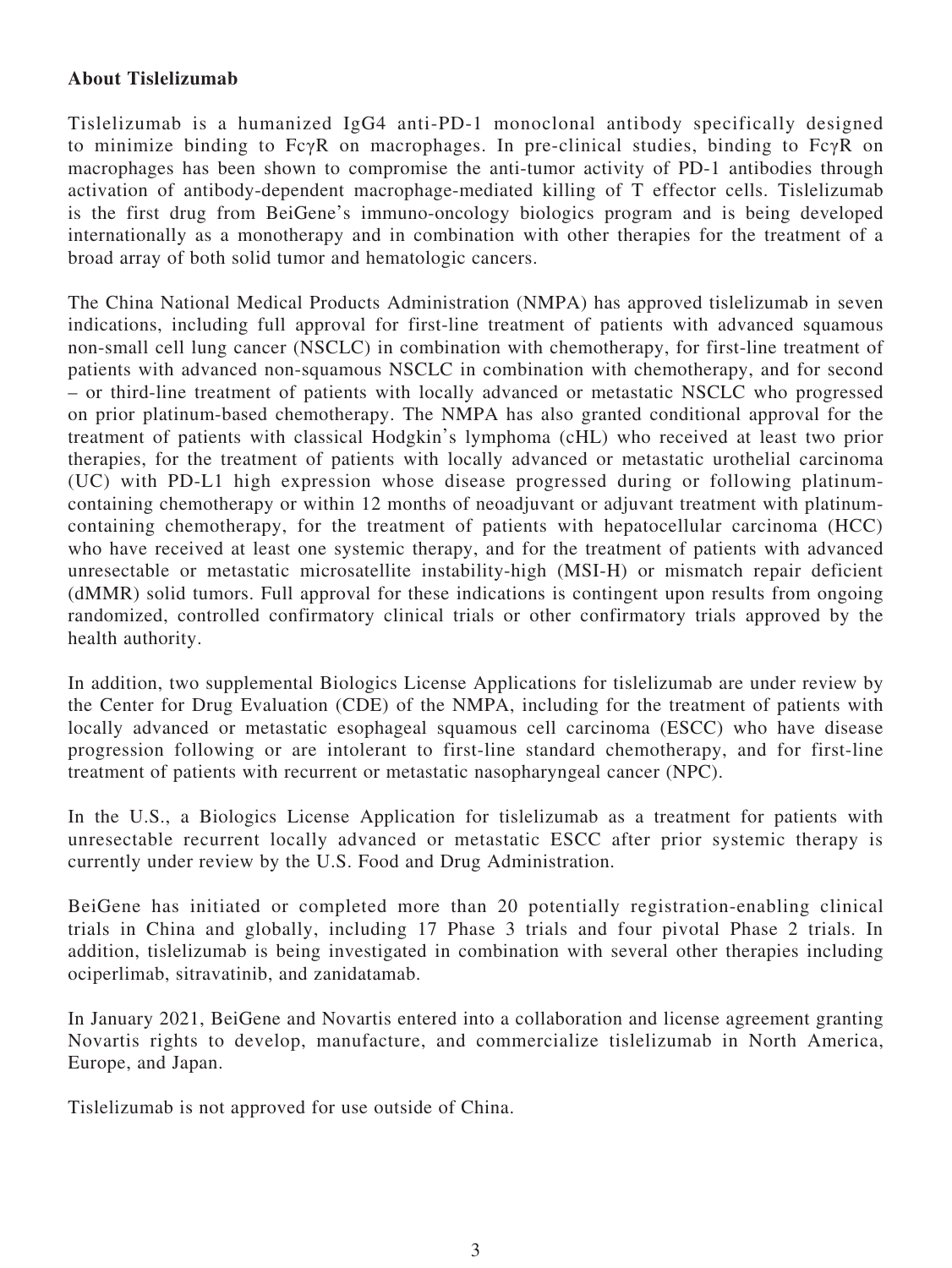# **About the Tislelizumab Clinical Program**

Clinical trials of tislelizumab include:

- Phase 3 trial comparing tislelizumab with docetaxel in the second-or third-line setting in patients with NSCLC (NCT03358875);
- Phase 3 trial comparing tislelizumab to salvage chemotherapy in patients with relapsed or refractory classical Hodgkin Lymphoma (cHL; NCT04486391);
- Phase 3 trial in patients with locally advanced or metastatic urothelial carcinoma (NCT03967977);
- Phase 3 trial of tislelizumab in combination with chemotherapy versus chemotherapy as firstline treatment for patients with advanced squamous NSCLC (NCT03594747);
- Phase 3 trial of tislelizumab in combination with chemotherapy versus chemotherapy as firstline treatment for patients with advanced non-squamous NSCLC (NCT03663205);
- Phase 3 trial of tislelizumab in combination with platinum-based doublet chemotherapy as neoadjuvant treatment for patients with NSCLC (NCT04379635);
- Phase 3 trial of tislelizumab combined with platinum and etoposide versus placebo combined with platinum and etoposide in patients with extensive-stage small cell lung cancer (NCT04005716);
- Phase 3 trial comparing tislelizumab with sorafenib as first-line treatment for patients with hepatocellular carcinoma (HCC; NCT03412773);
- Phase 2 trial in patients with previously treated unresectable HCC (NCT03419897);
- Phase 2 trial in patients with locally advanced or metastatic urothelial bladder cancer (NCT04004221);
- Phase 3 trial comparing tislelizumab with chemotherapy as second-line treatment for patients with advanced esophageal squamous cell carcinoma (ESCC; NCT03430843);
- Phase 3 trial of tislelizumab in combination with chemotherapy as first-line treatment for patients with ESCC (NCT03783442);
- Phase 3 trial of tislelizumab versus placebo in combination with chemoradiotherapy in patients with localized ESCC (NCT03957590);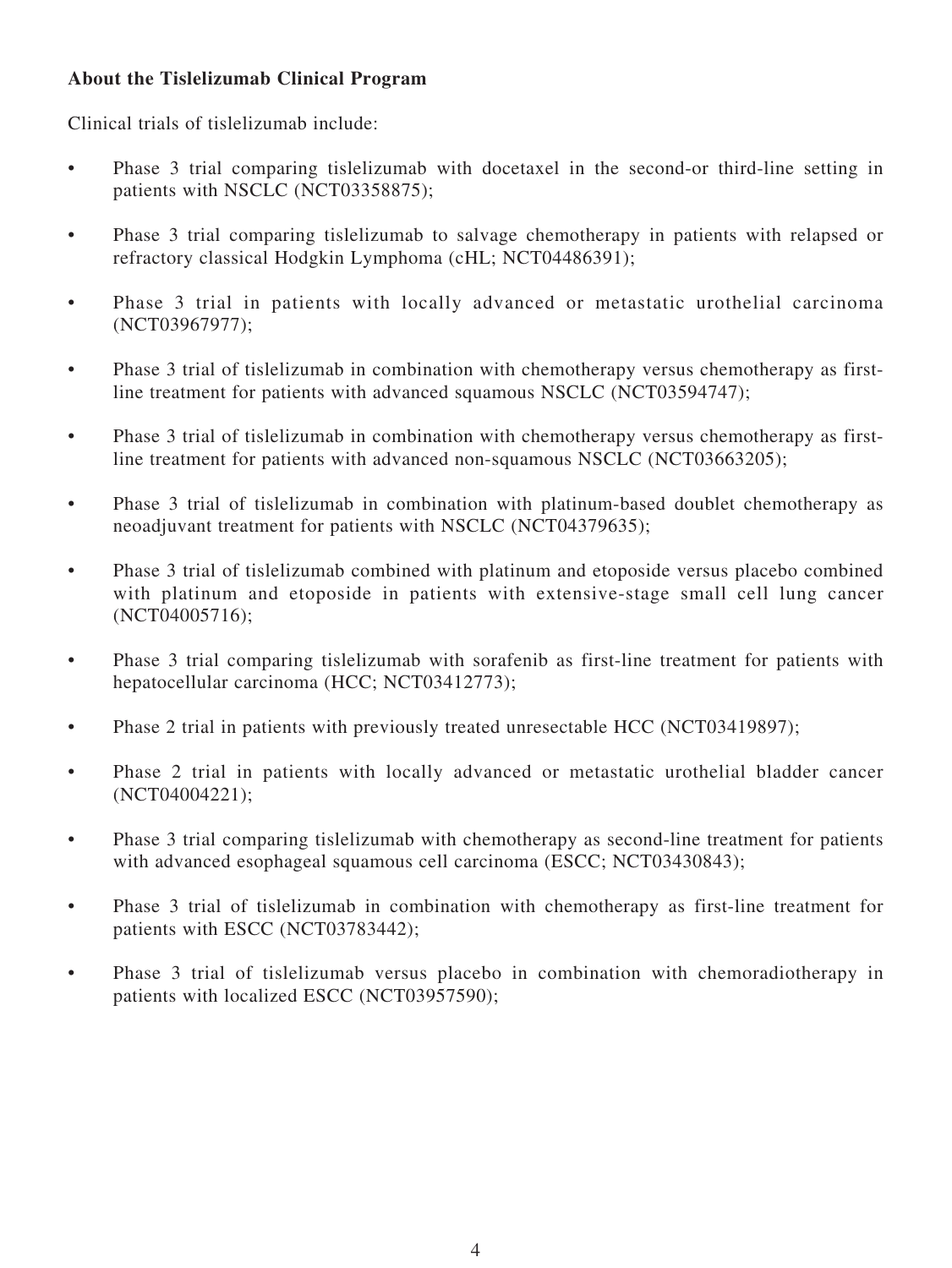- Phase 3 trial of tislelizumab combined with chemotherapy versus placebo combined with chemotherapy as first-line treatment for patients with gastric cancer (NCT03777657);
- Phase 3 trial comparing tislelizumab in combination with sitravatinib versus docetaxel in patients with advanced NSCLC that progressed on chemotherapy and anti-PD-(L)1 antibody (NCT04921358);
- Phase 3 trial of zanidatamab in combination with chemotherapy plus or minus tislelizumab as first-line treatment for patients with HER2-positive advanced gastric and esophageal cancers (NCT05152147);
- Phase 2 trial of tislelizumab in patients with relapsed or refractory cHL (NCT03209973);
- Phase 2 trial in patients with MSI-H/dMMR solid tumors (NCT03736889); and
- Phase 3 trial of tislelizumab combined with chemotherapy versus placebo combined with chemotherapy as first-line treatment in patients with nasopharyngeal cancer (NCT03924986).

Tislelizumab is also currently being investigated in combination with ociperlimab, BeiGene's investigational potent TIGIT inhibitor with intact Fc function, in multiple ongoing trials, including:

- AdvanTIG-301: Phase 3 trial (NCT04866017) in locally advanced, unresectable non-small cell lung cancer;
- AdvanTIG-302: Phase 3 trial in untreated non-small cell lung cancer (NCT04746924);
- AdvanTIG-202: Phase 2 trial in metastatic cervical cancer (NCT04693234);
- AdvanTIG-203: Phase 2 trial in advanced esophageal squamous cell carcinoma (NCT04732494);
- AdvanTIG-204: Phase 2 trial in untreated limited-stage small cell lung cancer (NCT04952597);
- AdvanTIG-205: Phase 2 trial in untreated metastatic non-small cell lung cancer (NCT05014815);
- AdvanTIG-206: Phase 2 trial in first-line advanced hepatocellular carcinoma (NCT04948697); and
- Phase 1b trial in advanced solid tumors (NCT04047862).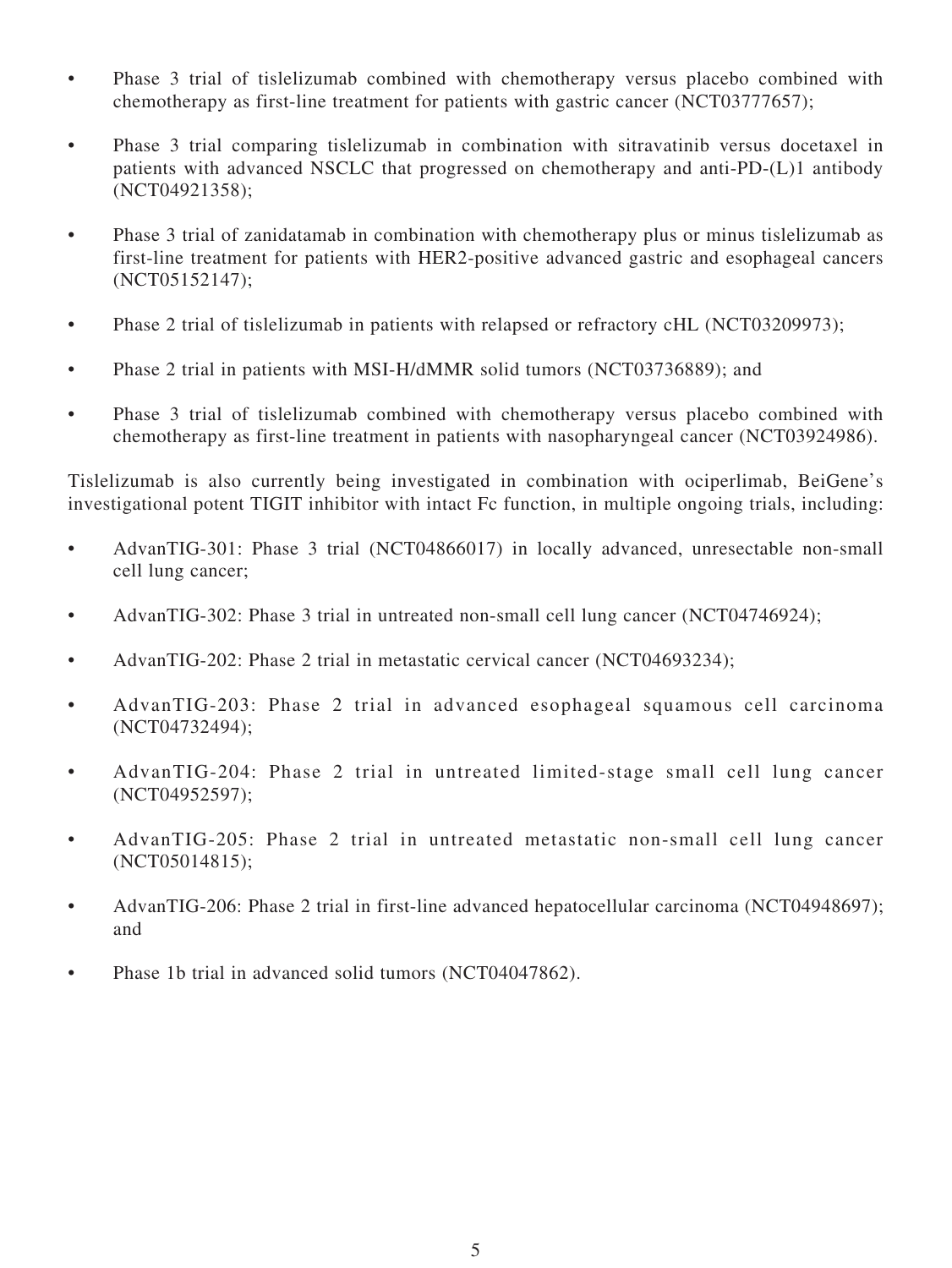## **About BeiGene Oncology**

BeiGene is committed to advancing best-and first-in-class clinical candidates internally or with like-minded partners to develop impactful and affordable medicines for patients across the globe. We have a growing R&D and medical affairs team of approximately 2,900 colleagues dedicated to advancing more than 100 clinical trials that have involved more than 14,500 subjects. Our expansive portfolio is directed predominantly by our internal colleagues supporting clinical trials in more than 45 countries and regions. Hematology-oncology and solid tumor targeted therapies and immuno-oncology are key focus areas for the Company, with both mono-and combination therapies prioritized in our research and development. BeiGene currently has three approved medicines discovered and developed in our own labs: BTK inhibitor BRUKINSA in the United States, China, the EU and U.K., Canada, Australia and additional international markets; and the non-FC-gamma receptor binding anti-PD-1 antibody tislelizumab as well as the PARP inhibitor pamiparib in China.

BeiGene also partners with innovative companies who share our goal of developing therapies to address global health needs. We commercialize a range of oncology medicines in China licensed from Amgen, Bristol Myers Squibb, EUSA Pharma and Bio-Thera. We also plan to address greater areas of unmet need globally through our other collaborations including with Mirati Therapeutics, Seagen, and Zymeworks.

In January 2021 BeiGene and Novartis announced a collaboration granting Novartis rights to codevelop, manufacture, and commercialize BeiGene's anti-PD1 antibody tislelizumab in North America, Europe, and Japan. Building upon this productive collaboration, including a biologics license application (BLA) under FDA review, BeiGene and Novartis announced an option, collaboration and license agreement in December 2021 for BeiGene's TIGIT inhibitor ociperlimab that is in Phase 3 development. Novartis and BeiGene also entered into a strategic commercial agreement through which BeiGene will promote five approved Novartis Oncology products across designated regions of China.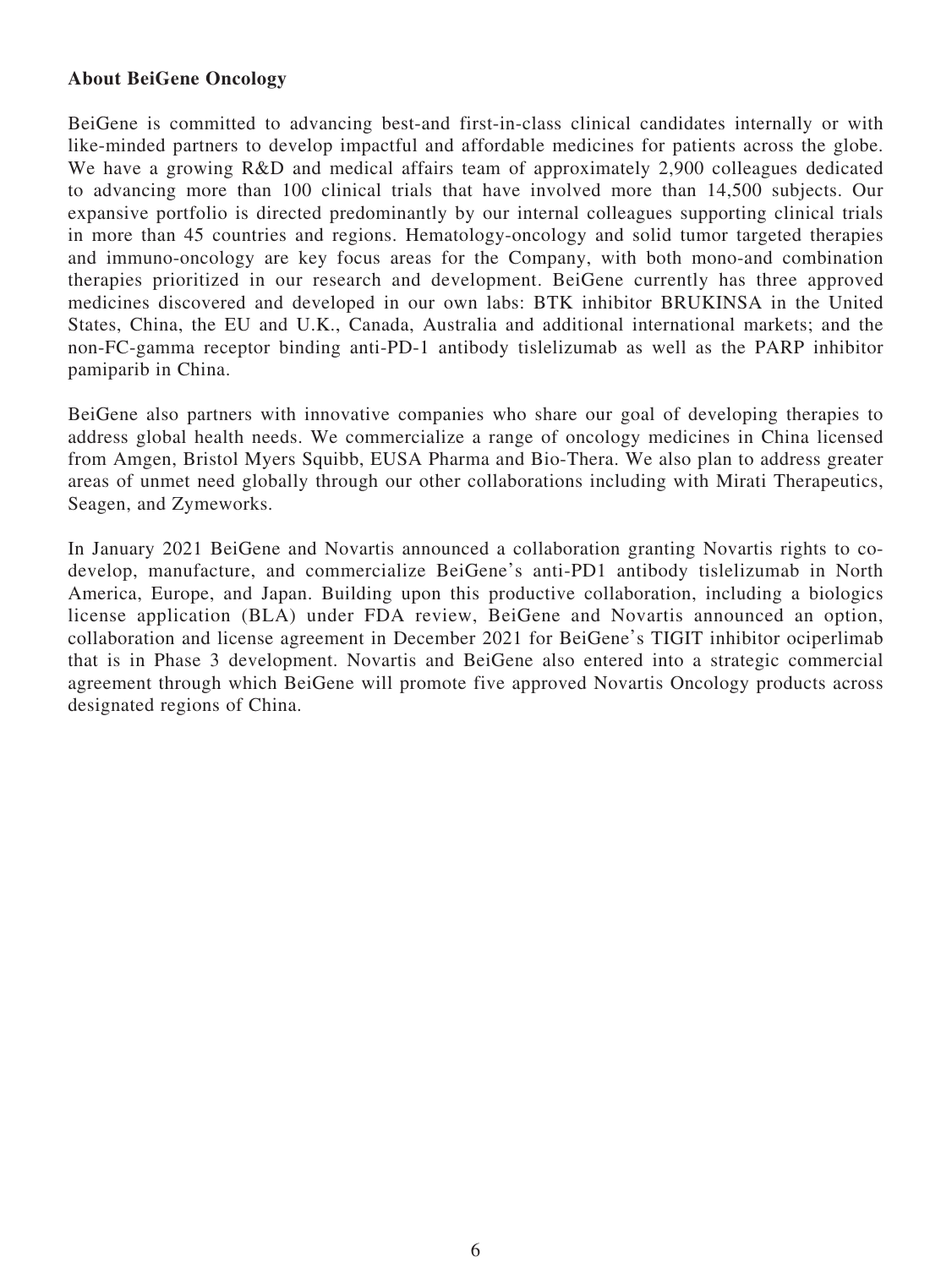## **References**

- i. Wong, M.C.S., Hamilton, W., Whiteman, D.C. et al. Global Incidence and mortality of oesophageal cancer and their correlation with socioeconomic indicators temporal patterns and trends in 41 countries. Sci Rep 8, 4522 (2018). https://doi.org/10.1038/s41598-018-19819-8
- ii. https://acsjournals.onlinelibrary.wiley.com/doi/full/10.3322/caac.21660
- iii. https://www.thelancet.com/journals/langas/article/PIIS2468-1253(20)30007-8/fulltext
- iv. Codipilly DC et al. Gastrointest Endosc. 2018 Sep; 88(3): 413-426.
- v. Abnet CC et al. Gastroenterology. 2018 Jan; 154(2): 360-373.
- vi. Globocan 2020 accessed 3.22
- vii. American Cancer Society. https://www.cancer.org/cancer/lung-cancer/about/what-is.html
- viii. https://www.esmo.org/content/download/7252/143219/1/EN-Non-Small-Cell-Lung-Cancer-Guide-for-Patients.pdf
- ix. U.S. National Institute of Health, National Cancer Institute. SEER Cancer Statistics Review, 1975-2015.

#### **About BeiGene**

BeiGene is a global, science-driven biotechnology company focused on developing innovative and affordable medicines to improve treatment outcomes and access for patients worldwide. With a broad portfolio of more than 40 clinical candidates, we are expediting development of our diverse pipeline of novel therapeutics through our own capabilities and collaborations. We are committed to radically improving access to medicines for two billion more people by 2030. BeiGene has a growing global team of over 8,000 colleagues across five continents. To learn more about BeiGene, please visit www.beigene.com and follow us on Twitter at @BeiGeneGlobal.